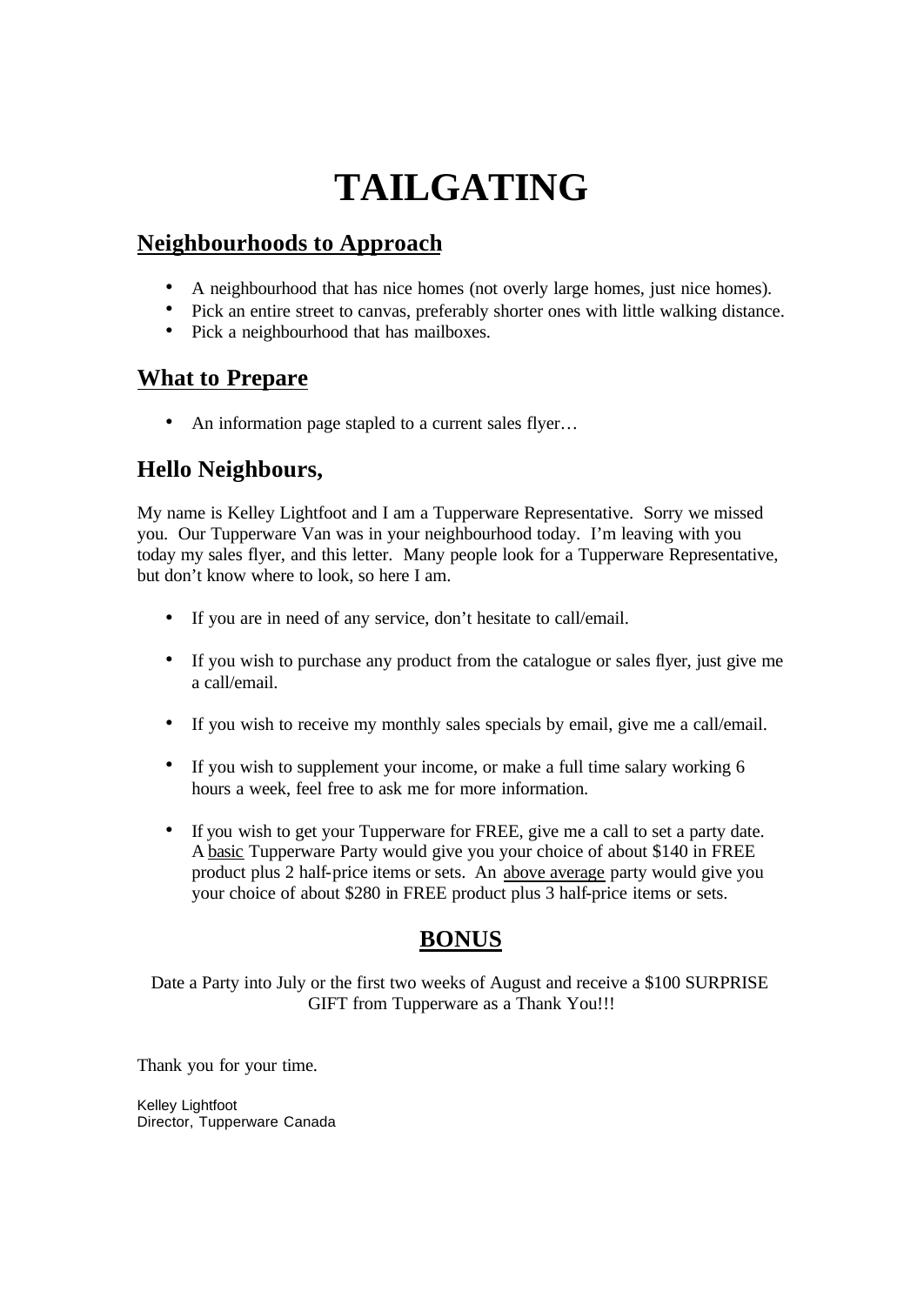(905) 525 -1451 tupperqueen@sympatico.ca www.my.tupperware.ca/klightfoot

- Bring a table
- Set up a display of product in the back of your vehicle.
- Have draw tickets set up for a cello wrap gift giveaway or use a Chip N Dip Bowl – you can put the draw tickets right in the bowl (these are your future leads for parties and recruits). Have the draw tickets colour coded for each individual in the tailgating adventure. Make sure there are lots of pens.
- Have your date book and party planning packages ready to go. Offer bonus dates for dating in close. Have a bonus sign for Dating in Close on your table.
- Have orange peelers with your business cards attached set up in a basket.
- Have information set up on your table about Bridal Showers, Fund Raisers, and selling Tupperware.
- Wear your name badge.
- Have catalogues, sales flyers, and order forms on the table, take orders.

## **How to Approach Potential Customers for your Tailgating**

- Work in teams of at least 2 or 3.
- Pick a street. Take turns per street handing out personal information.
- On person stays at the vehicle to set up a table with personal information on it and the draw tickets for the free draw. The others go door-to-door and let everyone know you are from Tupperware and will be on the street for 15 mins. Hand them a sales flyer. Tell them to come and check us out to receive a free gift!
- If they are not home, leave your information page stapled to your current sales flyer in their mailbox.
- Return to the vehicle and wait for your potential customers and leads.

## **What to Do When Customers Arrive to your Tailgating Set Up**

- Give them your orange peeler with business card attached for coming to check things out. Let them know what it is.
- Briefly tell each new customer about your set up…here are our catalogues and sales flyers that you can look through or take home with you today. We are taking orders today. We also have a variety of information to take home if it is of interest to you. Information on Bridal Showers, Fundraising, and Selling Tupperware. Also, anyone who dates a demonstration into the month of August will receive \$100 Bonus Surprise Gift from Tupperware as a Thank you. We are also doing a draw today for our Chip N Dip Bowl, here is your draw ticket, just fill it out and place it into the bowl and we are going to do the draw around 5 pm today.
- Party plan with customers dating a party.